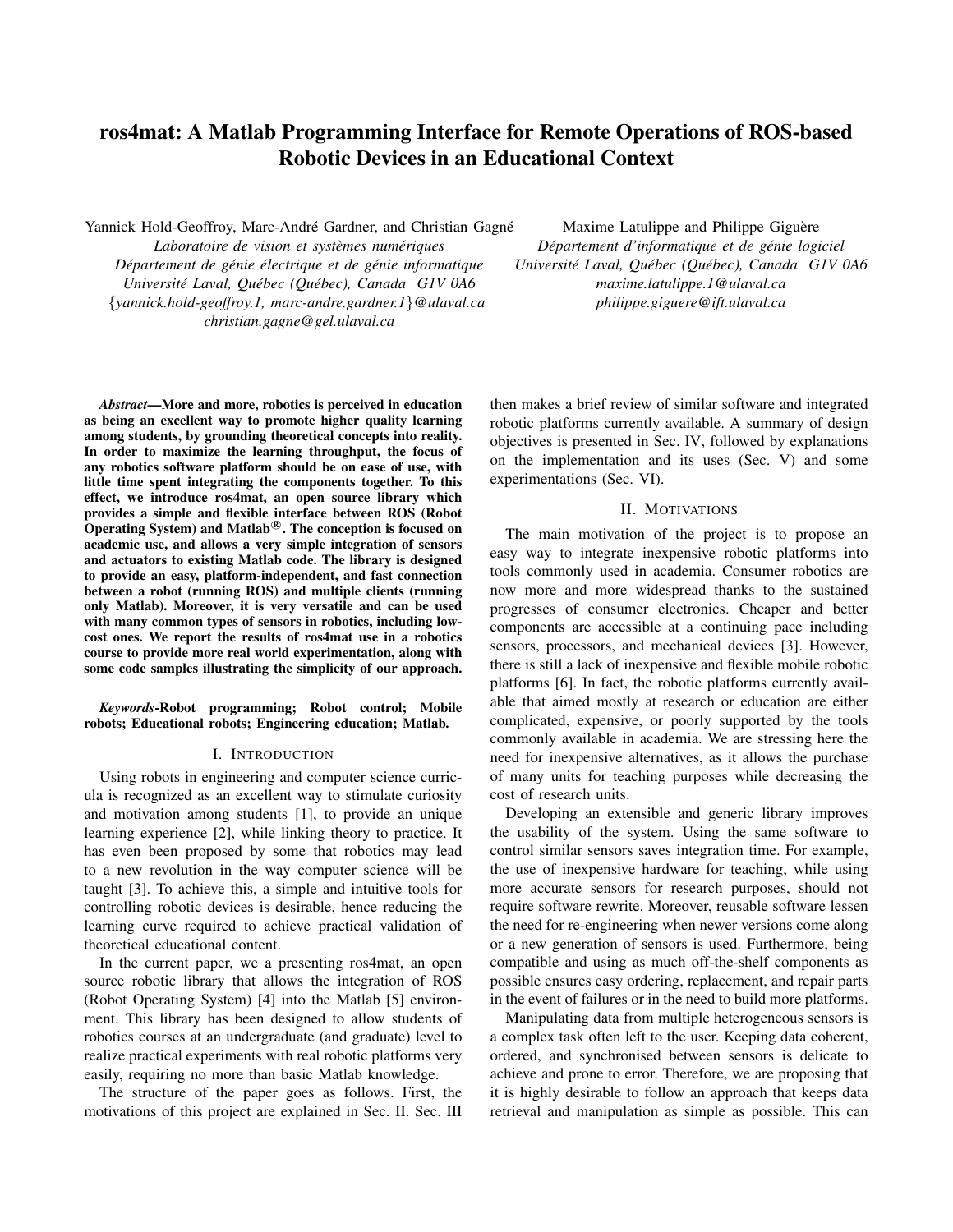be achieved by making sensor acquisition, timestamps, and communication transparent to the user, while supplying data in an intuitively shaped and ordered way.

Moreover, autonomous robots have a limited energy budget. Running on strict power consumption rules keeps computing power fairly low. Developing lightweight software is an important matter for onboard robot execution.

In an educational context, the ease of installation is also crucial: the students should be able to quickly perform the installation steps, no matter which OS or which software they use. Besides, as some experiments might have to be performed on public workstations, the installation should not require administrator or root access to the computer.

The last aspect of our considerations is licensing. Access to the source code and the documentation of the project is important for learning and improvement purposes.

#### III. RELATED WORK

## *A. Generic ROS integration in Matlab*

Linking ROS and Matlab generated keen interest over the last year. A project has been developed at Penn Robotics using an Inter-Process Communication (IPC) bridge [9]. This solution has some rigid requirements restraining its use to local libraries or programs built for the same architecture. Moreover, the Matlab interpreter is limited to Linux as it should be run on the same machine as ROS. However, its integration with Matlab adheres to the ROS philosophy by implementing the wrapper as a generic communication node. This method optimizes interface coherence and minimizes the amount of protocol and code duplication. On the other hand, data in the Matlab interpreter is not supplied in an efficient way considering a matrix oriented language. Data is read one sample at a time requiring the user to build the matrices on his own.

Other projects are proposed in ROS discussion boards to implement Matlab communication. There is a Special Interest Groups in the ROS community that currently works on the integration of Matlab in ROS [10]. Most of the proposed solutions are based on IPC communication, which bears the same limitations as the previously mentioned project.

Another project similar to ROS called Player provides Matlab integration of robotic devices. However, its Matlab client library is unmaintained since 2008. Furthermore, while it allows remote connection to robotic devices, it requires the installation of the playerc library on the client computer which is more intrusive than our approach and requires administrative rights, not always available in laboratories.

#### *B. Specific robotic platform integration in Matlab*

Kits available for entertainment, such as the Lego's Mindstorms or Robix's Rascal, are interesting for specific actuator or sensor uses. Advanced usage of the Mindstorms NXT allows Matlab integration using a third party toolbox [11]. This toolbox is limited to the Mindstorms NXT and is not working with other robotic devices.

Multiple robot kits such as the TurtleBot [12], the Bilibot [13], the Eddiebot [14], and the likes are built using off-the-shelf components and are designed to accept a small form factor computer. These inexpensive kits are ideal for educational purposes and are supported by ROS. However, no Matlab integration is currently available for these kind of platforms.

Most high-end robotic platforms provide some tool integration to different extent. For instance, the e-puck [15] is a miniature robot aimed at education at university level developed with an open hardware platform and costs around 1000\$ CAD per unit. Aside from its relatively high price, it will not be physically able to support large sensors such as the Kinect. It comes with a Matlab framework to control and receive feedback from the unit using a graphical interface or functions usable from the Matlab command line. Another example is the Corobot [16] (priced at between 4000\$ and 11 000\$) which is compatible with the RoboRealm API [17], usable with most languages including Matlab.

# IV. SPECIFICATIONS

We consider Matlab as the lowest common denominator in science and engineering academia, mainly due to its easiness of data representation, programming capabilities, and simplicity of its syntax based on linear algebra. The use of the Matlab environment is widespread in various disciplines such as computer science and engineering, but also in electrical and mechanical engineering, which also have direct connections to robotics. This language is based on the matrix notation, and readily applies to robotics concepts and algorithms. Indeed, most fundamental operations computed by robots involve matrix equations to be solved. Writing matrix equations directly in the development language keeps the code clean and similar to the scientific literature, thereby easing the task of the practitioner.

ROS is now the *de facto* open source platform used in robotics [4]. Initially developed in 2007 at the Stanford Artificial Intelligence Laboratory, this framework provides libraries and tools under the BSD license that allows communication schemes and modular integration of hardware. In the ROS nomenclature, every process, such as a device driver producing data or gathering it, is called a *node*. Each node can communicate with other nodes using a specific data structure called a *message*. Messages are distributed using the Publisher/Subscriber pattern [7] where a process can subscribe to one or many publishers to receive the published data. Nodes emitting data are called publishers while those gathering this data are subscribers. This pattern offers several advantages over standard point-to-point connections for data distribution, such as loose coupling and high scalability.

By linking these two software libraries together, namely the power of the Matlab programming environment and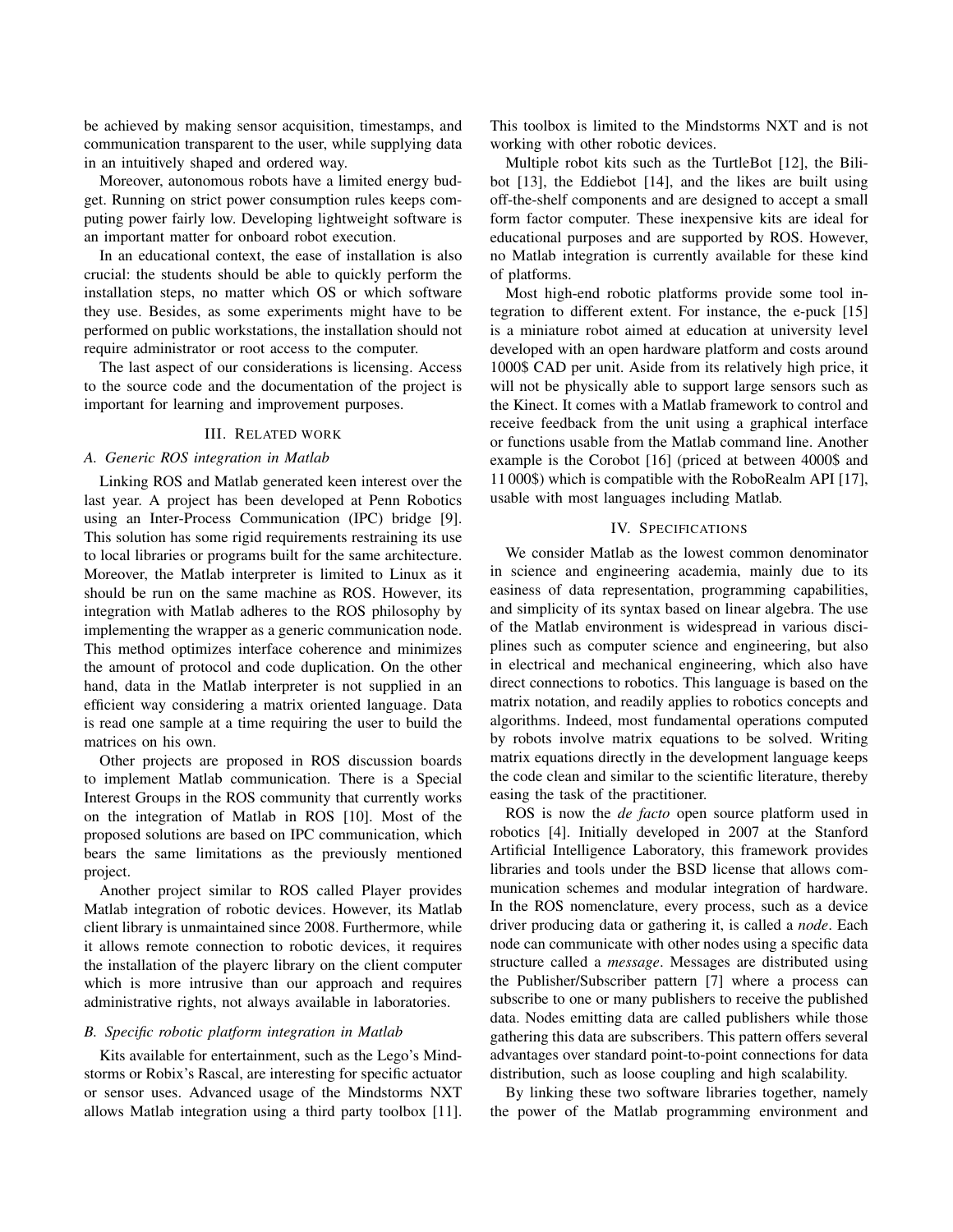the hardware abstraction packages of ROS, it allows for easier and faster deployment of code over a working unit. The Linux kernel used by ROS grants the project a vast driver availability, and allows the flexibility of deploying live bootable USB flash drives to users.

A major limitation of personal computers being used as robot controllers is their lack of I/O interfaces [8]. This is an issue addressed by software platforms such as ROS and Microsoft Robotic Studio. Given a small low-cost appliance with enough I/O running ROS or alike, one can use the Matlab interpreter on its own computer for monitoring and issuing commands to the wireless robot. This also eliminates the ROS requirements on the client Matlab system, allowing the use of unsupported operating systems or configurations.

#### V. IMPLEMENTATION

### *A. General architecture*

The proposed ros4mat library is based on a client/server model. It is freely available<sup>1</sup> and licensed under the LGPL. The server part (running on the robot) is built on ROS, while the client part is a standalone Matlab extension (using the MEX file interface). The communication between servers and clients is based on standard TCP sockets.

This architecture choice enforces the principles outlined in the motivations section. First, it makes ros4mat completely network transparent: the Matlab client can run on the embedded computer itself, or on a remote control station. This is especially interesting in a mobile robot context, since the embedded intelligence is often limited by the power requirements or available memory on the robot's computer. Moreover, by running the intelligent part on a remote workstation, the user can comfortably debug the system as it runs, having access to the full visualization power of Matlab. Besides its remote capabilities, ros4mat is also suitable for applications with low latency or high bandwidth requirements (like a stereo camera system), since the Matlab client can also be run locally.

Second, this architecture does not require the client part to have a functional ROS installation. This is an important feature, since it may sometimes be hard to install ROS on non-Linux platforms (e.g. Windows). As ros4mat only requires the compilation of a standalone MEX file, it can be used on virtually any platform supported by Matlab.

Finally, this approach allows multiple simultaneous client connections on a single robot. Of course, a given sensor can only have one configuration at the time, but the gathered data may be forwarded to more than a single Matlab client. For instance, this can be used to monitor a robotic system or to split the workload between two remote stations. In a teaching context, it may also be useful to allow all students to connect to the same robot, thus ensuring that they all get the same live data of a given experiment.

#### *B. Server part*

The server part (which runs on the robot) is a standard ROS node, apart from the fact that it is able to send information remotely. It automatically manages topic subscriptions, sensors configuration, synchronization, and data packing for the remote client. For most applications, this node does not actually need any specific configuration or hint from the user: it starts and waits for a connection from a Matlab client.

This node is written in C++ and is fully compliant with ROS specifications. It can be compiled using the *rosmake* utility available in ROS and, whenever possible, uses standard ROS messages. This adds versatility and stability to the library, since most of the acquisition work is done by other well-tested ROS nodes. For instance, the camera capture makes use of the *uvc\_camera* node<sup>2</sup>, thus making it compatible with all UVC cameras.

The ros4mat node converts the information from the ROS topics to our transmission protocol. This protocol is platform-independent (both for OS and CPU architecture) and was designed to minimize the overhead on the transmission latency and time. Depending on the application, the user can also activate data compression, performed by a lossless compression algorithm. This leads to an higher CPU workload, but it may greatly minimize the transmission time and bandwidth consumed.

Currently, the ros4mat node integrates eight sensor types among the most common in robotics. These sensor categories are:

- Inertial Measurement Unit (IMU);
- Global Positioning System (GPS);
- Single and stereo-paired RGB camera;
- Laser rangefinder (Hokuyo);
- Kinect and Kinect-like device;
- Analog input on multiple channels;
- Battery information;
- System information (CPU load, memory consumption, I/O load, computer temperature, etc.).

In addition to that, ros4mat also allows the remote control of a serial port (read and write). This may be used to interface other non-standard sensors which use RS-232 as communication protocol or to connect to some external devices. For instance, we used it to control an iRobot Create robotic base: we only needed to adapt the communication function of a given toolkit to ensure that it uses the ros4mat virtual serial port instead of an actual serial port interface.

# *C. Matlab client*

The Matlab client is implemented in a single C file using the standard MEX file format to efficiently interface with Matlab. It is written in ANSI C (a.k.a. C89) and uses standard BSD socket functions when available to ensure portability. Winsock 2 is used on Windows platforms. It

<sup>1</sup>https://ros4mat.googlecode.com

<sup>&</sup>lt;sup>2</sup>http://www.ros.org/wiki/uvc\_camera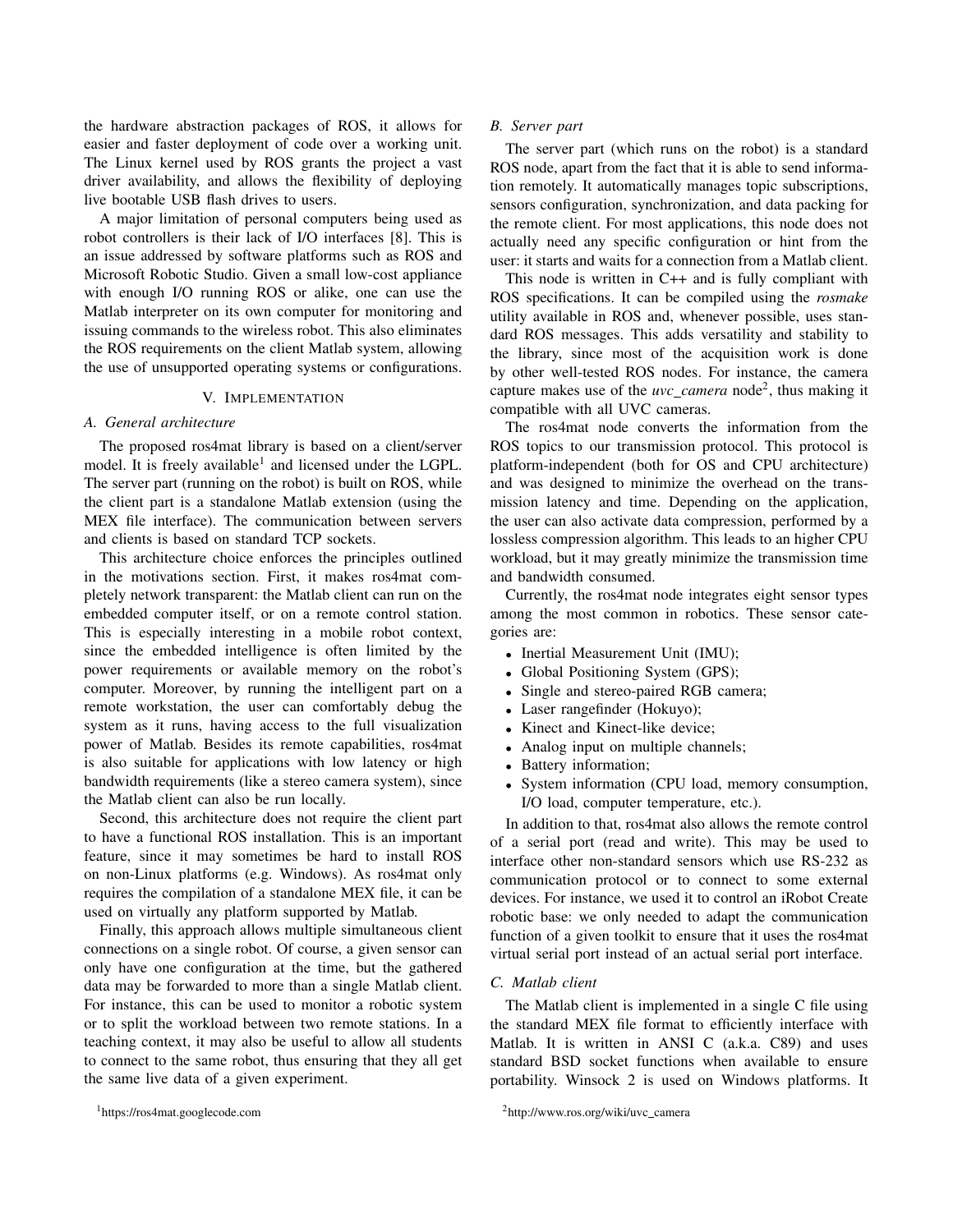has been successfully compiled and tested on Linux using GCC, and on Windows (both 32 and 64 bits) using MinGW, VCC (the Microsoft Visual Studio Compiler), and LCC (the embedded Matlab compiler).

This client is mostly a wrapper around the communication structures used in ros4mat. It handles the data to ensure that it complies with Matlab data formats, for example by transposing the matrix structures, as Matlab uses a columnmajor order while ROS uses a row-major order.

## *D. Communication protocol*

The communication protocol is based on a simple pull approach. The main objective is to clearly separate the fast, real-time processing needed for data acquisition on the robot and the processing part on Matlab. The server part only sends data to a Matlab client on request, thus ensuring that a client will never get filled with unrequested data and minimizing network congestion. On the server part, a circular buffer ensures that the transmitted data always contain the most recently obtained. The size of the circular buffer defaults to 1 s of data for the relevant sensor, but can be easily modified by the user. This approach is consistent with practical considerations in mobile robotics, where it is often more important to get the most recent data quickly rather than being forced to process the older data first. For instance, if a sensor is used for collision avoidance, one may use a small buffer size, as older data is then not very interesting. The use of this circular buffer is also important in decoupling the fast-polling required for data acquisition on the robot from the slower "sense-think-act" loop running on the Matlab client.

A typical ros4mat session begins by a client connection to an already started server:

ros4mat('connect' , 'IP ADDRESS'); *% For instance 127.0.0.1*

Thereafter, one may *subscribe* to a given sensor and set its configuration parameters:

ros4mat(' subscribe ', ' sensor name', params ...);

At this point, the server part will configure the appropriate node and begin to listen to the data feed from the sensor. The data will accumulate in a circular buffer and be paired with their acquisition timestamps. Subsequently, the data can be retrieved into Matlab via the client:

 $[data, timestamps] = ros4mat('sensor name');$ 

where the data format is dependent on the sensor used, and the second return value contains a list of global timestamps corresponding to the acquisition time of each measurement. There is no guarantee on the absolute accuracy of timestamps – they are based upon the internal clock of the ROS system, which may not be accurate – but the relative precision between two timestamps of two different sensors has been verified empirically to be less than 10 ms.

The number of returned samples is guaranteed to be no more than the size of the circular buffer, but can be smaller (or even zero) if there is not enough data. The returned samples are removed from the circular buffer by the server, so there are no duplicates between subsequent calls. However, the circular buffers are specific to each client, so that the read operation does not modify the data available for another.

When the data produced by a sensor is not needed anymore, an optional *unsubscription* method can be called to reduce the resources used on the server part:

ros4mat('unsubscribe', 'sensor name');

It is possible to subscribe to more than one sensor at a time. In this case, the returned timestamps are also synchronized between the different sensors which use independent circular buffers. This way, the user never has to worry about synchronisation, when performing sensor fusion. The ros4mat function accepts some other parameters, notably in the specific cases of bidirectional communication like the use of the ROS system serial port.

## *E. Extending ros4mat*

The ros4mat library was designed for straightforward sensor addition. In order to do so, one must first define a C structure which will be used to wrap up the sensor data so it can be sent on the network. For instance, the GPS data structure is defined as:

 struct msgGps{ char state ; float latitude ; float longitude ; float altitude ; float speedModule; float speedAngle; float verticalSpeed ; double timestamp; 10 };

Thereafter, a function must be added to the ros4mat ROS node in order to handle this new data type – that is, read the corresponding topic and insert it into the circular buffer. Similarly, a handle function must be added in the Matlab client to convert back this data structure to a Matlabcompatible representation.

#### VI. EXPERIMENTATION

# *A. Code examples*

The following Matlab code excerpt exhibits sensor subscription and data retrieval using the Analog to Digital Converter (ADC):

- 1 *% Add ros4mat to Matlab path.*
- 2 addpath('./ros4mat/') 3
- 4 *% Robot parameters*
- 5 IP = ' 10.10.10.2 ' ; *% Robot IP*
- 6 adc freq = 100; *% ADC Acquisition frequency*
- 7 adc channels = 1; *% Subscribe to channel 1*
- 8 polling freq = 10; *% Communicate data at 10 Hz*<br>9 buffer length =  $0.5:$  *% 0.5 second buffer*

10 11 *% Connect to the robot*

<sup>9</sup> buffer length = 0.5; *% 0.5 second buffer*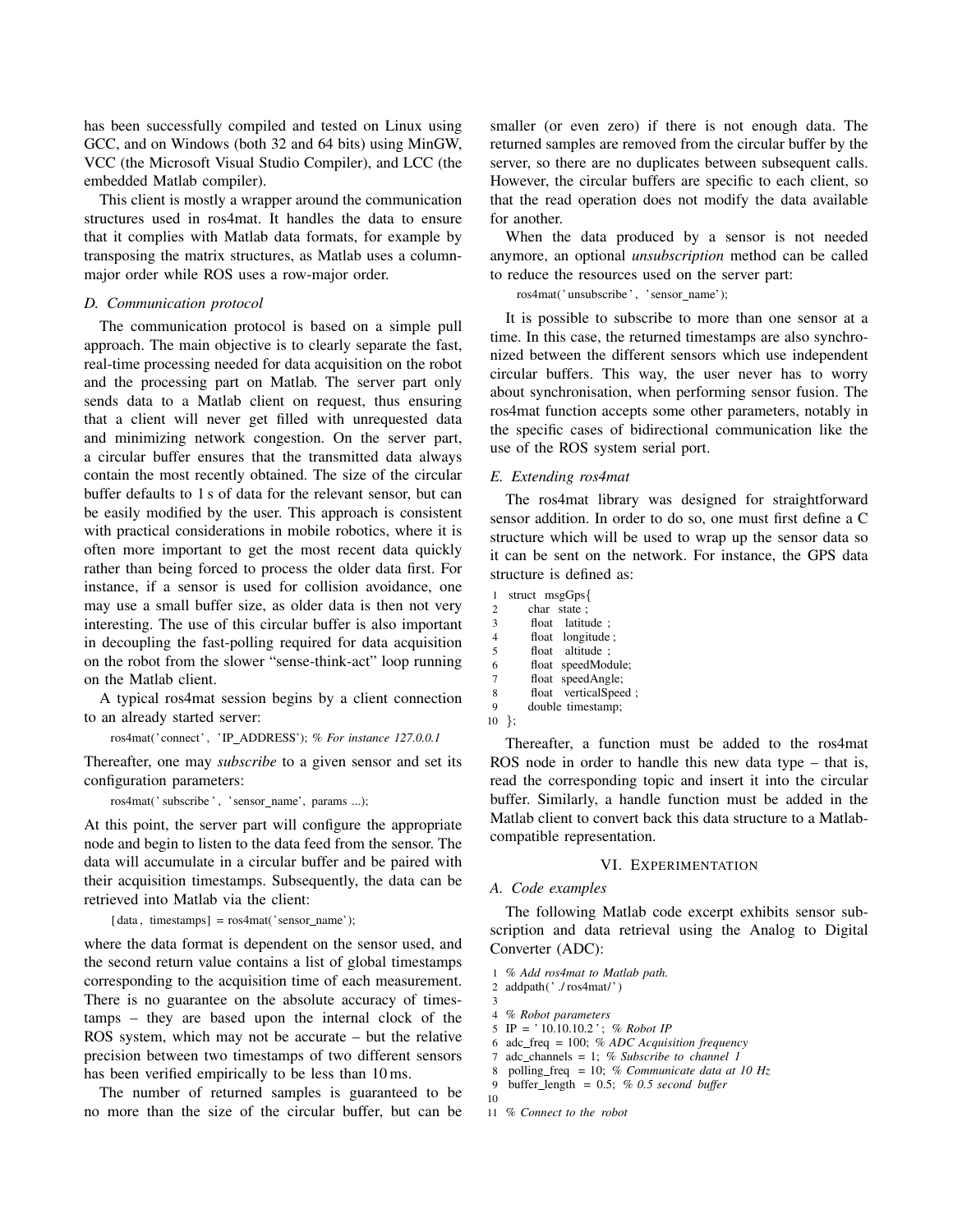```
12 ros4mat('connect' , IP );
13 ros4mat(' subscribe ', 'adc', adc_freq, adc_channels, ...
14 buffer_length * adc_freq, polling_freq );
15 pause(1)
16
17 while ( true )
18 % Retrieve ADC data and timestamps
19 [adc, ts] = ros4mat('adc');<br>
20 % Extract the first channel
        20 % Extract the first channel of the ADC
21 DataCH1 = \text{adc}(1, :);rac{22}{23}23 % Perform processing, wait for data and loop
24 pause(1)
25 end
```
This example shows that with about 25 lines of code (including variables definitions and comments) one can make a program which:

- connects itself to a remote ros4mat server;
- configures an ADC with specific parameters; and
- retrieves the data into native Matlab structures.

Another interesting example is the combined use of two sensors. In this case, we have a standard Sharp infrared proximity sensor GP2Y0A02YK0F and a LPR510AL gyroscope, connected to two different analog inputs. Those sensors are placed onto a robot base which rotates at a constant rate. The objective is to create a map of the environment, by synchronizing the data from both sensors. This leads to the following code:

```
1 % Connect to the server
 2 ros4mat('connect' , ' 10.0.0.2 ' );
 3
 4 % Select the ADC, 100 Hz acquisition rate , channels 1 and 6
 5 % and 2000 samples buffer ( i .e. 20 seconds of data)
 6 ros4mat(' subscribe ', 'adc', 100, 33, 2000);
 7
 8 % We suppose here that the robot is turning around
 9 pause(20);
10
11 % Get the data from the ADC
12 [data, ts] = ros4mat('adc');13
14 % Compute the map
15 radSensor = 12; % Distance from the rotation center to the sensor
16 dt = 0.01; % 100 Hz sampling
17 ZeroLevel = 1.2120; % zero level of the gyro
18 DegRotByVolt = 1/0.00944;
19 Map{1}(1,:) = cumsum((data(6,:)− ZeroLevel).∗DegRotByVolt)∗dt;
20 % We use precalibrated Volt − distance paired values
21 Map\{1\}(2,:) = interp1( calibInfraVolt, calibInfraDist, data (1,:));
22
23 polar(Map{1}(1,:) \therefore 57.3, Map{1}(2,:));
24 % We could also convert the polar coordinates with pol2cart
25 % and display them in a cartesian plot
```
The output figure produced is presented in Fig. 1. There is inevitably some noise on the produced map, due to the imprecise nature of the sensor and the analog-to-digital converter, but it shows that significant information about the environment can be gathered easily with our platform and these low-cost sensors.

As a final example showing the promising possibilities of ros4mat, Fig 2 shows the graphical interface of a complete implementation of an ICP mapper in Matlab. It used a



Figure 1. Sample output of the polar map creator, using a Sharp GP2Y0A02YK0F infrared sensor and a LPR510AL analog gyroscope.

Hokuyo laser range finder, and the displays and buttons (not shown on screen) allowed for an interactive creation of the map on a remote client by the students. Here, ros4mat allowed the use of sophisticated algorithms on real-time data, even if less than 10 lines were actually used in Matlab to obtain these data.

#### *B. Course usage*

The proposed platform was used as a teaching aid in an introduction to mobile robotics course at Laval University. Ten robots were quickly assembled using an iRobot Create as mobile base and a custom designed  $Lexan<sup>TM</sup>$  structure for placing sensors as well as a laptop running the server interface of ros4mat. Each robot was equipped with a camera, two infrared sensors, and a two-axis gyroscope. With such a configuration, the total cost of an individual robot, excluding the laptop which was supplied by the students, was of about 500 dollars. Some Hokuyo laser range finders were also available as extra sensors, but are not included in the cost figure. Figure 3 shows one of these robots. Note that the design of those robots is not linked in any way to the ros4mat framework: it is simply a cheap, simple design used in a particular course. In fact, any kind of robot ROS-compatible may be used with the ros4mat framework (including various widely available robots like the Turtlebot).

The robots were used in a series of practical laboratories, where the students could experiment with concepts such as:

- infrared sensor measurement (non-linear model) and behaviour;
- gyroscope calibration and use;
- camera-based localization;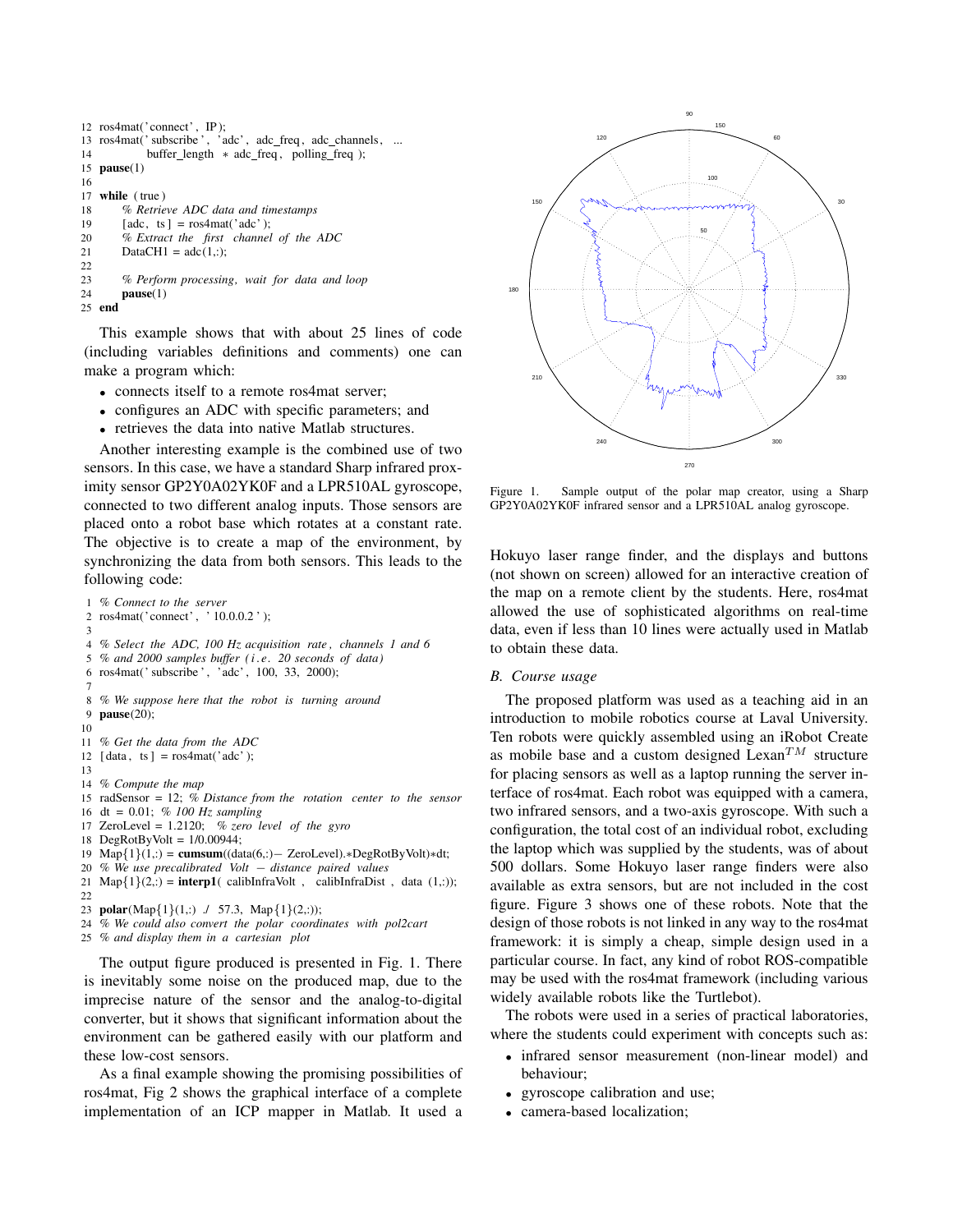

Figure 2. Sample output of an ICP interactive program using a iRobot Create base and a Hokuyo laser rangefinder. The lower right figure is the ICP output, while the upper right figure is the map created without ICP, using only the robot position sensors. Students could control the motion of the robot (straight, turn, scan and align) via buttons on the GUI (not shown).

- robot's motion model estimation;
- feedback control loops;
- Kalman filters; and
- point clouds registration using Iterative Closest Point. Furthermore, as a final evaluation, students were asked to elaborate a project of their own using these robots and the ros4mat library.

To accomplish the experiments, the students were given a bootable image of the ros4mat server, which they could easily run from a USB stick on their personal laptops. Any computer with Matlab installed could then be used to connect to the server, control the robot, and process the sensor data. Each student team having its own material, about 20 different setups were consequently tested. The ros4mat interface has shown to work well on all of them.

The ease of use of the proposed robotic platform allowed the students to link theory to practice, while avoiding technical implementation and integration difficulties, therefore getting them to focus more on concepts than technical intricacies. As an evaluation metric of this platform's utility for teaching, the general appreciation of the students, in terms of learning quality, increased from a steady 90% in the past years to 94% using the robots, as measured by their course evaluation responses. Moreover, course registration doubled, going from an average of 20 students in previous years to 40. Finally, the demographic of enrolled students (Table I), in terms of their study programs, justified ros4mat's requirement for limited programming needs. Indeed, not all of them were familiar with languages such as Python or C++.

| Table I                       |                    |
|-------------------------------|--------------------|
| PROGRAM OF ENROLLED STUDENTS. |                    |
| Program                       | number of students |
| Computer Science              | 23                 |
| Software Engineering          |                    |
| Computer Engineering          |                    |
| <b>Electrical Engineering</b> |                    |
| Mechanical Engineering        |                    |

## VII. CONCLUSION

In this paper, we proposed ros4mat, a generic, easyto-use library that aims at facilitating the integration of robotic platforms into classical robotic courses. By handling the complex integration and synchronization of real-world sensors into a well-known mathematical programming environment, it allows the user to focus on his algorithms and their mathematical background, making it a valuable tool for education and training. Moreover, the client part can be run remotely, and does not require any third-party library.